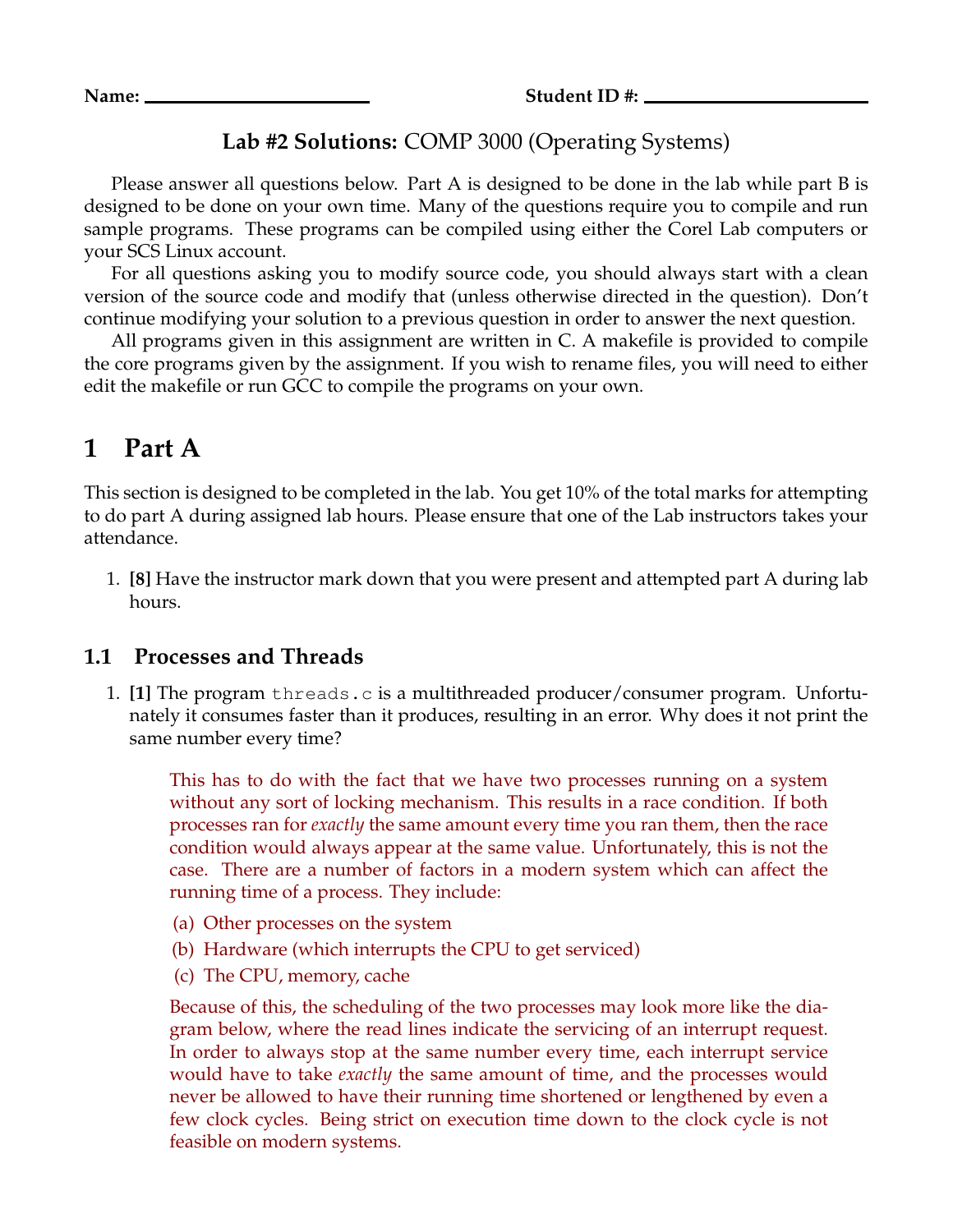

2. [2] The program passstr.c is a multithreaded program using the *clone* function call. What is wrong with the way this program blocks, waiting for the string to arrive in the buffer?

The program is blocking by busy waiting on the first character in the string. Busy waiting is bad because it ties up system resources needlessly. Furthermore, it is looking at the first character in the string, which means if a process switch happened after the first character was written but before the rest of the string was written, then only the first part of the string would be displayed on the string (since the consumer would read the string before it was all completely there).

## 1.2 Fork & Exec

1. [2] What is the difference between the clone and the fork function call?

The Clone function call is a much more powerful version of the fork system call. In fact, the functionality of the fork function call can be implemented with the clone function call. The clone function call, however, contains additional options which make it possible to create threads. The threads have the option of sharing file handles, memory spaces and other kernel resources.

# 1.3 IPC

Examine the program given in wait-signal.c. It multiplies two matrices together using the standard trivial algorithm (which also happens to be a  $n^3$  algorithm). It spawns off a child process to compute the value of each element in the resulting matrix. The program has a problem, however, in that it fails to pass the resulting values back to the parent process in order to give the right result. In this section, we will examine various methods for passing data between processes.

### 1.3.1 Signals

Signals can be sent to each process running on the system. Signals, however, don't allow the passing of any data along with the signal. Therefore, they are most useful for triggering actions.

1. [1] The kill command actually sends signals to processes. What signal does the kill command by default send to a process?  $\overline{2}$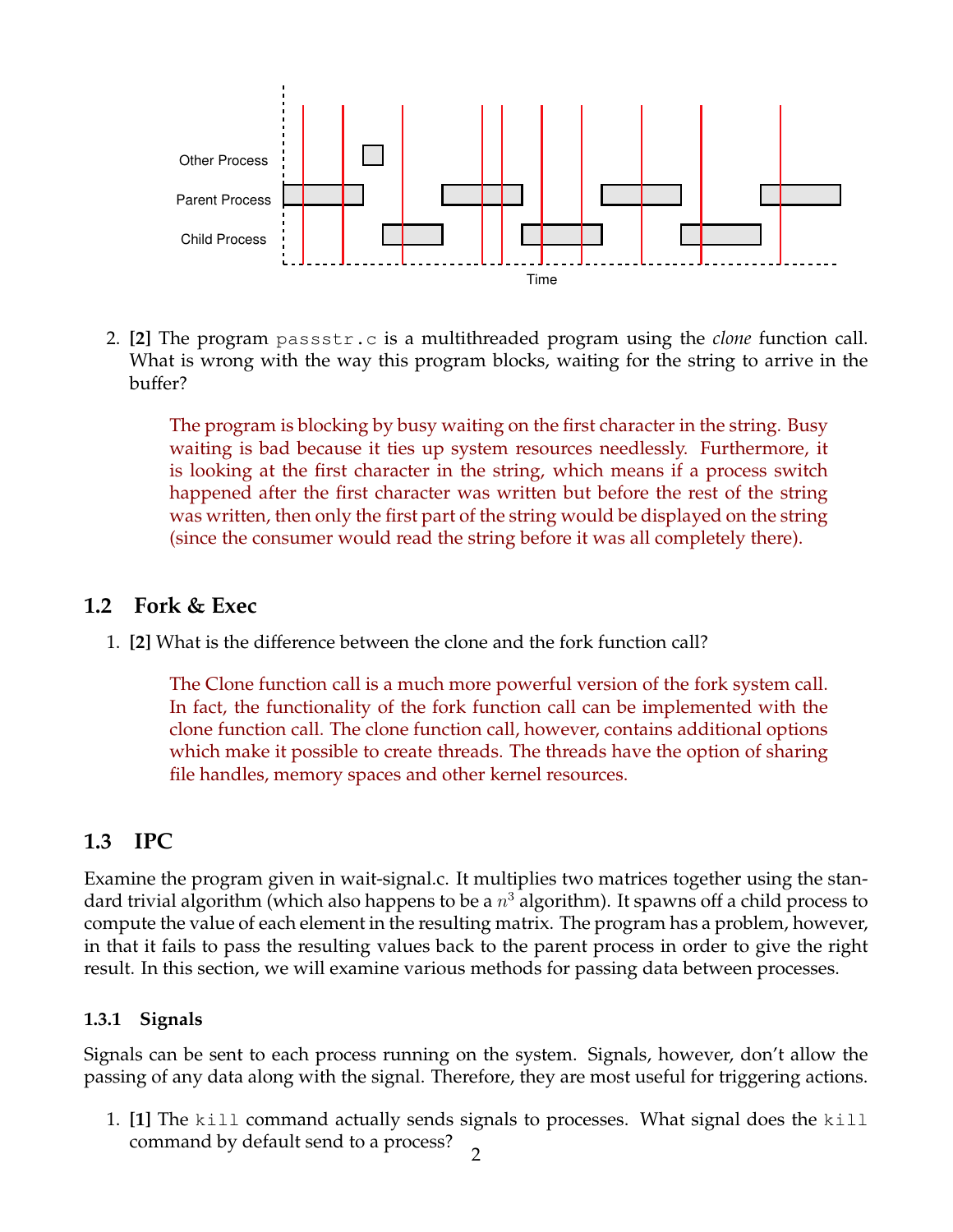The signal SIGTERM signal is normally sent unless a different signal is specified on the command line.

2. [2] Modify the *wait-signal-1.c* file to use the signal function to install the signal handler instead of the sigaction function call. You can have it install the child handler alt signal handler instead of the child handler signal handler. What line did you add to install the signal handler to child handler alt?

signal( SIGCHLD, child\_handler\_alt );

3. [2] Modify the wait-signal.c file to ignore the abort signal. What line did you have to add to do this?

signal( SIGABRT, SIG\_IGN );

### 1.3.2 Pipes

Pipes (also called FIFO's) allow two processes to communicate through a file handle. One process writes data into a file handle and the other process can then read that data out through a related but different file handle.

1. [2] Compile and run *pipe.c*. Notice how data is sent through the pipe by writing to one end of the pipe in the child and reading from the other end of the pipe in the parent. Also notice how the message *Finished writing the data!* is never displayed on the screen. The problem has to do with the SIGPIPE signal. What is the problem?

When the parent closes the pipe, the child is sent a sigpipe signal when it tries to write to the pipe and the default action for a sigpipe signal is to terminate the program, hence the printf never runs.

The program had another bug in that there was a  $\text{while}(1)$  loop which would have run forever had the process not been killed by the SIGPIPE signal. The while(1) loop, however, does not explain why the child died at all and the fact that the child exited at all should have been an obvious clue as to what was happening.

### 1.3.3 Shared Memory

1. [1] Shared memory regions are controlled by the kernel to prevent other processes from accessing the memory without permission. Like files in Unix, the shared memory regions are given read, write and execute permission. These permissions are specified in the call to shmget. Where in the arguments to shmget are the permissions specified?

The lower 9 bits of the shmflg value.

2. [1] The permissions must be specified as a value. By reading the manpage of *chmod*, determine what the permission 0760 means.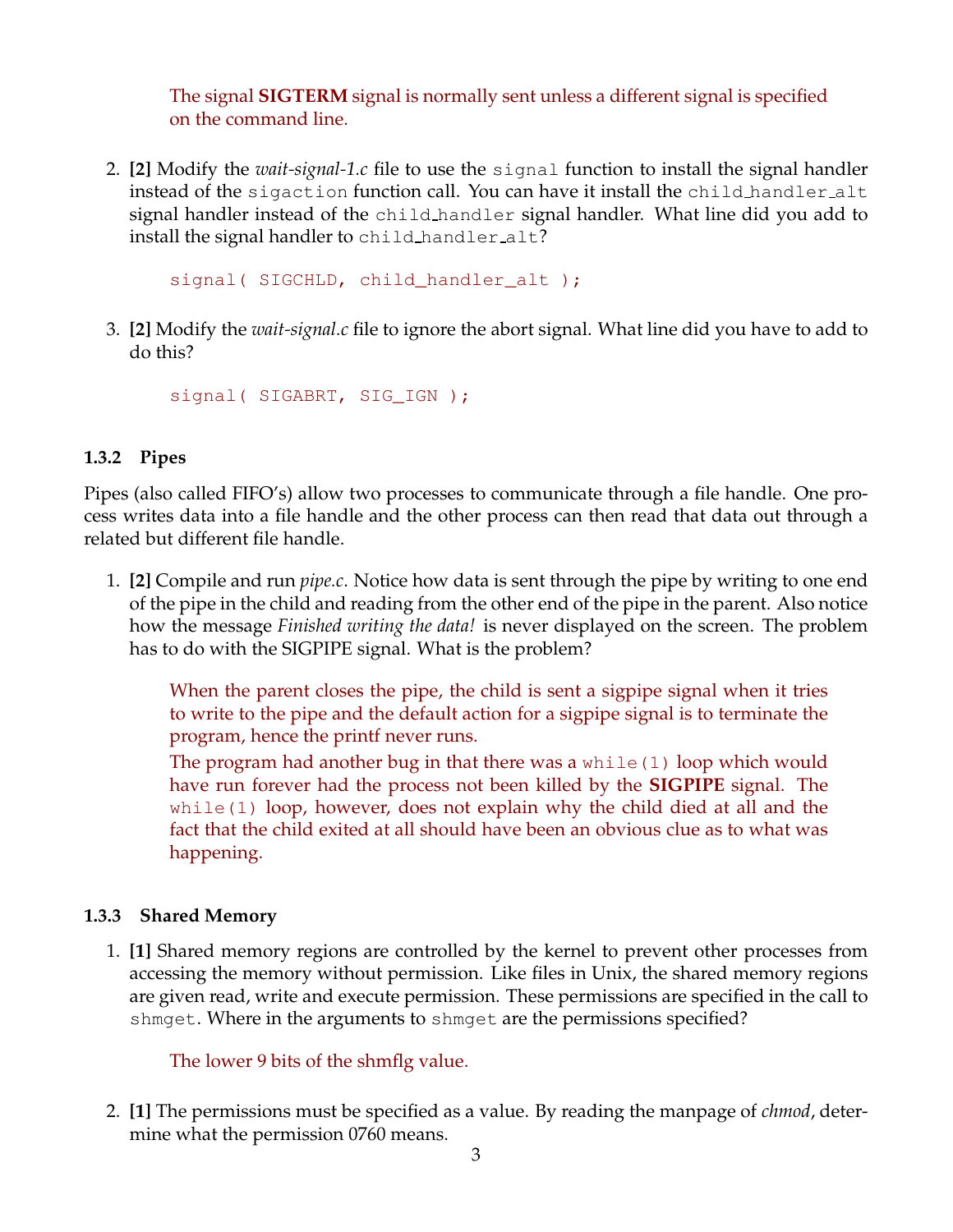- Read, Write and Execute for the Owner
- Read and Write for the Group
- No permissions for everyone else
- 3. [1] What number is going to be required in order for two processes owned by the same user to be able to read and write to the shared memory?

0600 Any additional bits set represent a potential security issue in that additional processes not owned by the user may be able to interfere with the shared memory. The execute permission is not required in this question.

# 2 Part B

## 2.1 Processes

1. [3] From class, you know that the process descriptor contains numerous information about a running process on the system. The task structure in Linux is called struct task\_struct. By examining the source of the Linux kernel, determine what source file this structure is defined in. The grep command may be useful in locating the correct file.

include/linux/sched.h

2. [7] Figure 6.3 (page 213) in your textbook contains a list of common elements found in a process table. Determine at least one variable in the Linux task structure which is related to each element listed in Figure 6.3. You may omit address space and stack.

| Internal process name       | pid                                              |
|-----------------------------|--------------------------------------------------|
| <b>State</b>                | state                                            |
| Owner                       | uid, euid, suid, fsuid, gid, egid, sgid, fsgid   |
| <b>Execution Statistics</b> | sleep_avg, last_ran, utime, stime, nvcsw, nivcsw |
| Thread                      | thread_info                                      |
| <b>Related Processes</b>    | parent, real_parent, group_leader                |
| <b>Child Processes</b>      | children                                         |

## 2.2 Fork & Exec

- 1. [10] Examining the flags that can be passed to the clone function call. Choose 5 flags and describe a situation in which each of them would be useful.
	- CLONE PARENT Useful when one child wants to create another process but have it be a sibling instead of a child. In this way, a complex application can have a parent which takes care of administration and any of the children would be able to create additional processes that are also taken care of by the parent. If this flag did not exist, the child would have to ask the parent to create the new process.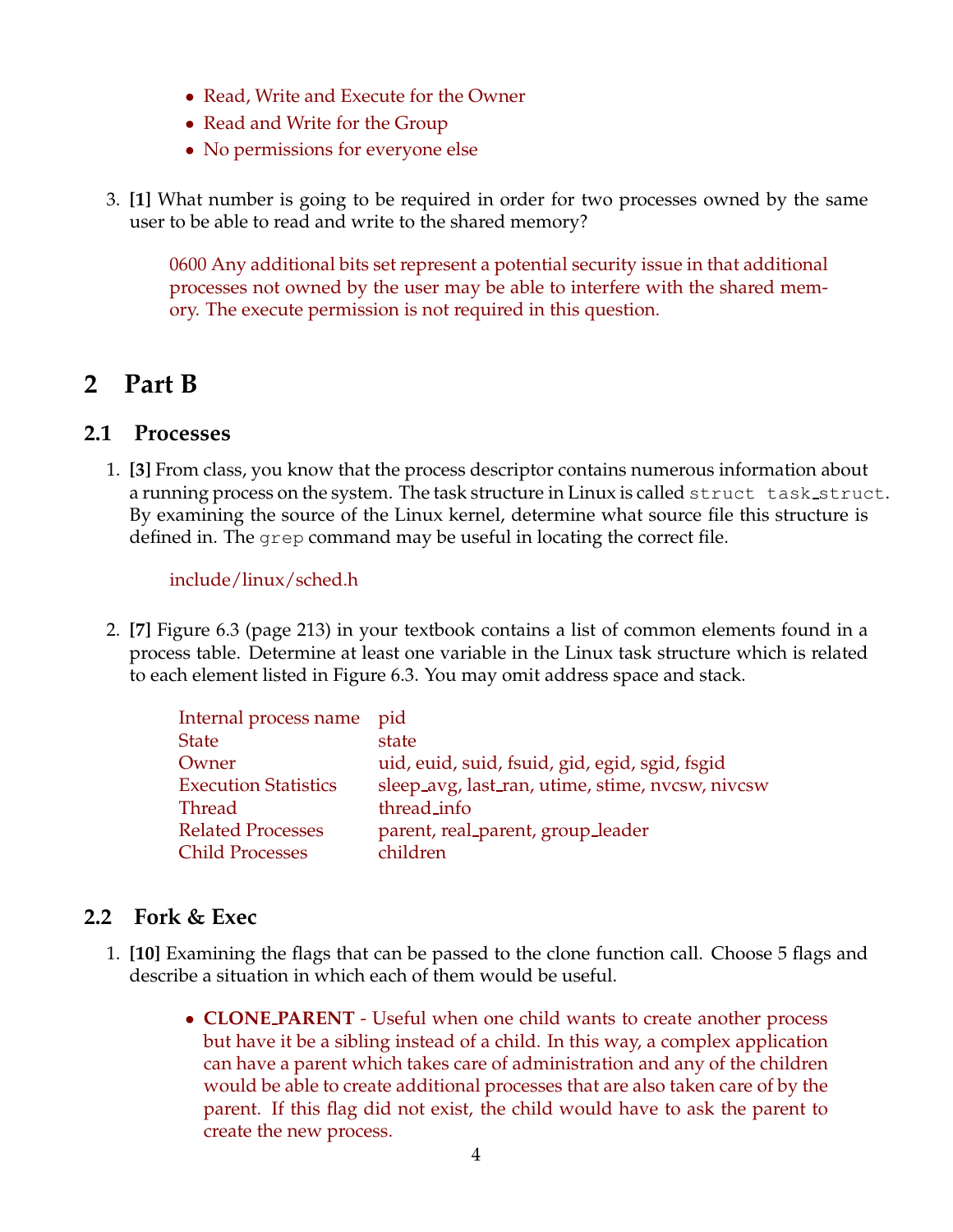- **CLONE FS** chroot is often useful when you want to have processes only have access to a part of the file system. It restricts within the kernel what directories the program can access. If this flag is set, a server could be started with access to the entire file system and then after initialization access could be restricted to just those directories needed by the server during operation. As an example, a web server could be started and after it is running the parent could perform a chroot and the child would then be restricted to only the part of the file system containing files which should be displayed by the web server (there are security problems associated with open file handles when doing a chroot, but we do not discuss them here).
- **CLONE\_FILES** If the child was to do work on a file handle, the parent (or dispatcher) could open files and then tell the child to operate on a specific file handle. Since file handles are simply integers, passing a file handle back and forth between processes only works if this option is enabled.
- CLONE NEWNS Useful if you only wanted a new mounted drive to be accessible to certain processes. You could mount the drive in a new namespace and then all processes not in that name-space would not be able to access the mounted drive (since the drive would not be mounted in their name-space). It gives a way of protecting data on the drive when access permissions are not sufficient.
- **CLONE SIGHAND** Allows a parent to catch signals that should be destined for the child process. This is especially useful when creating threads, where only one signal handler should be present for the group of threads (you don't want different things happening depending on which thread generated the signal).
- **CLONE\_PTRACE** Allows debugging of children created by a parent process which is also being debugged.
- **CLONE\_VFORK** If a process wants to spawn off another program, it can use this option to block until the child has actually executed the new process. This prevents possible race conditions where the parent spawns off the child and then runs before the child has an opportunity to execute the replacement program.
- CLONE VM Sharing memory space is one of the basic desired traits when creating threads. It allows two threads to operate on the same data (with appropriate locking mechanisms of course).
- **CLONE\_PID** As it says, this is a hack. It allows creating a new process with the same PID so that when the parent exits, all other processes which refer to the process based on it's pid will still be talking to the correct process.
- **CLONE\_THREAD** This results in a thread which shares the PID of the process. It is useful in conjunction with the CLONE VM function to create multiple threads which all share the same process ID and memory space.
- CLONE\_SETTLS Used by threading libraries. The description of this in the man page is not very clear.
- CLONE PARENT SETTID Used by threading libraries, it makes the kernel write information on the thread to a specific location in memory, which is useful for keeping track of the threads.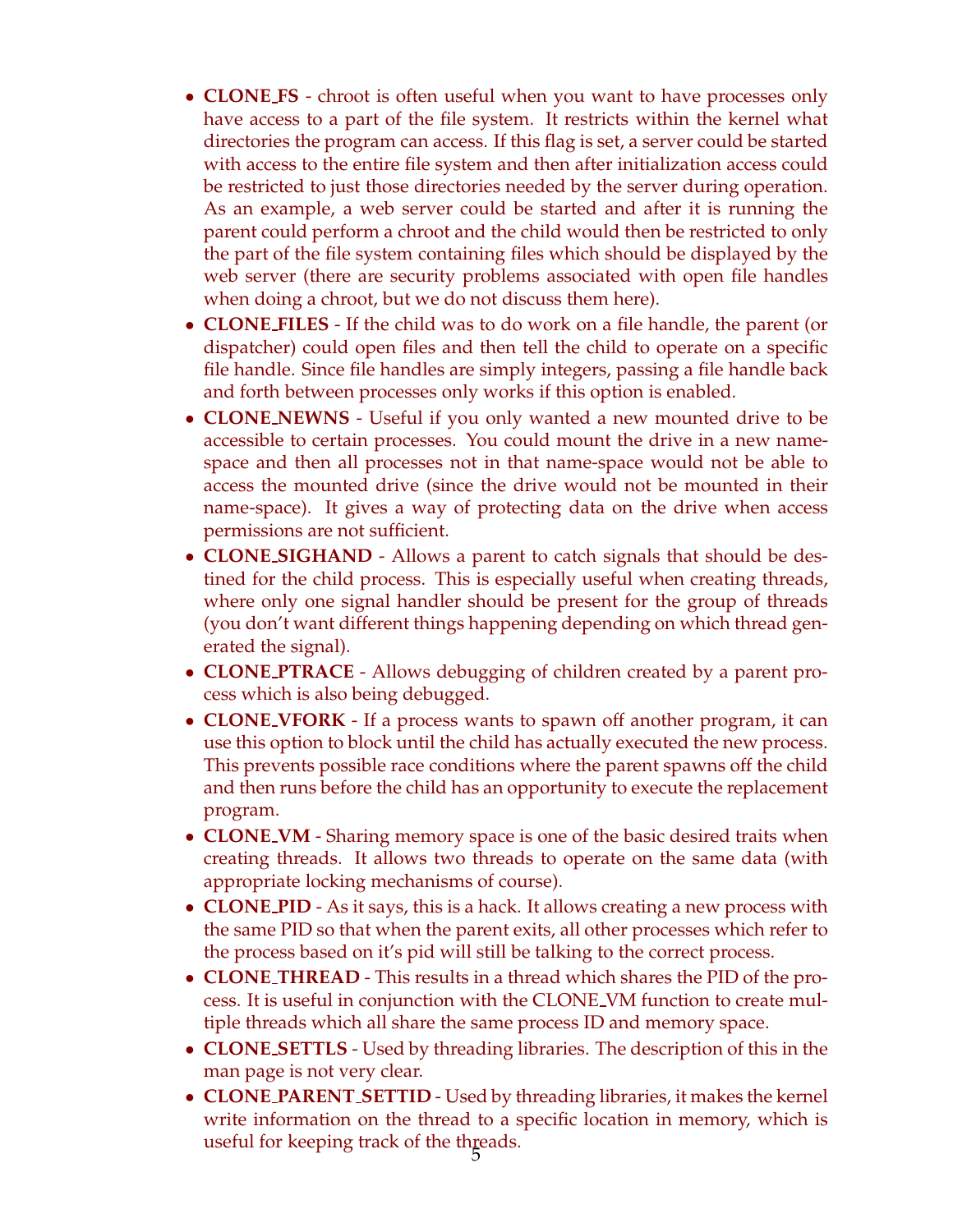- **CLONE\_CHILD\_SETTID** Used by threading libraries, it makes the kernel write information on the thread to a specific location in memory, which is useful for keeping track of the threads.
- CLONE CHILD CLEARTID Used by threading libraries, it forces the kernel to write information to the thread data structure in the parent when the child exits.
- 2. [5] Normally, file descriptor 0 is associated with standard in, file descriptor 1 is associated with standard out, and file descriptor 2 is associated with standard error. In your own words, explain what happens to file descriptors across an exec call and use this to explain how the vulnerability discussed in http://security.nnov.ru/news1956.htmlworks.

To produce the vulnerability, the parent closed the file descriptor associated with one of the outputs (either standard out or standard error). Across a standard exec call, open and closed file descriptors are maintained and so the new process would start with either standard error or standard out closed. When the process attempted to open a file, the opened file would be assigned the file descriptor typically associated with standard error or standard out. Then, if the program could be made to print information to either stderr or stdout (through the use of debugging messages as an example), the actual debugging messages would be written to the file opened by the process. If the process was running as a different user than the user who started it (which can be the case if the setuserid bit is set) then this would result in the process writing to files which the user did not have access to. Because a user can often control debugging output, a user could control what data is written to the file.

# 2.3 IPC

In this section, you will be modifying the program wait-signal to correctly compute the value of the matrix multiplication.

### 2.3.1 Signals

1. [5] Describe in words how you might modify the wait-signal program to correctly pass back the value computed in the child to the parent using only signals. Remember that signals do not allow data to be passed back and forth. Also keep in mind that there are only around 32 signals that can be sent to a process. You do not have to implement your answer, only describe what you would do.

There are a few ways of answering this:

- Count the number of signals received of a specific type and that is the value being passed back.
- As an improvement, use two signals, one which increments the placeholder and the other which flips (or increments) the value pointed to by the placeholder. This can be done for any base (but base 2 is most convenient).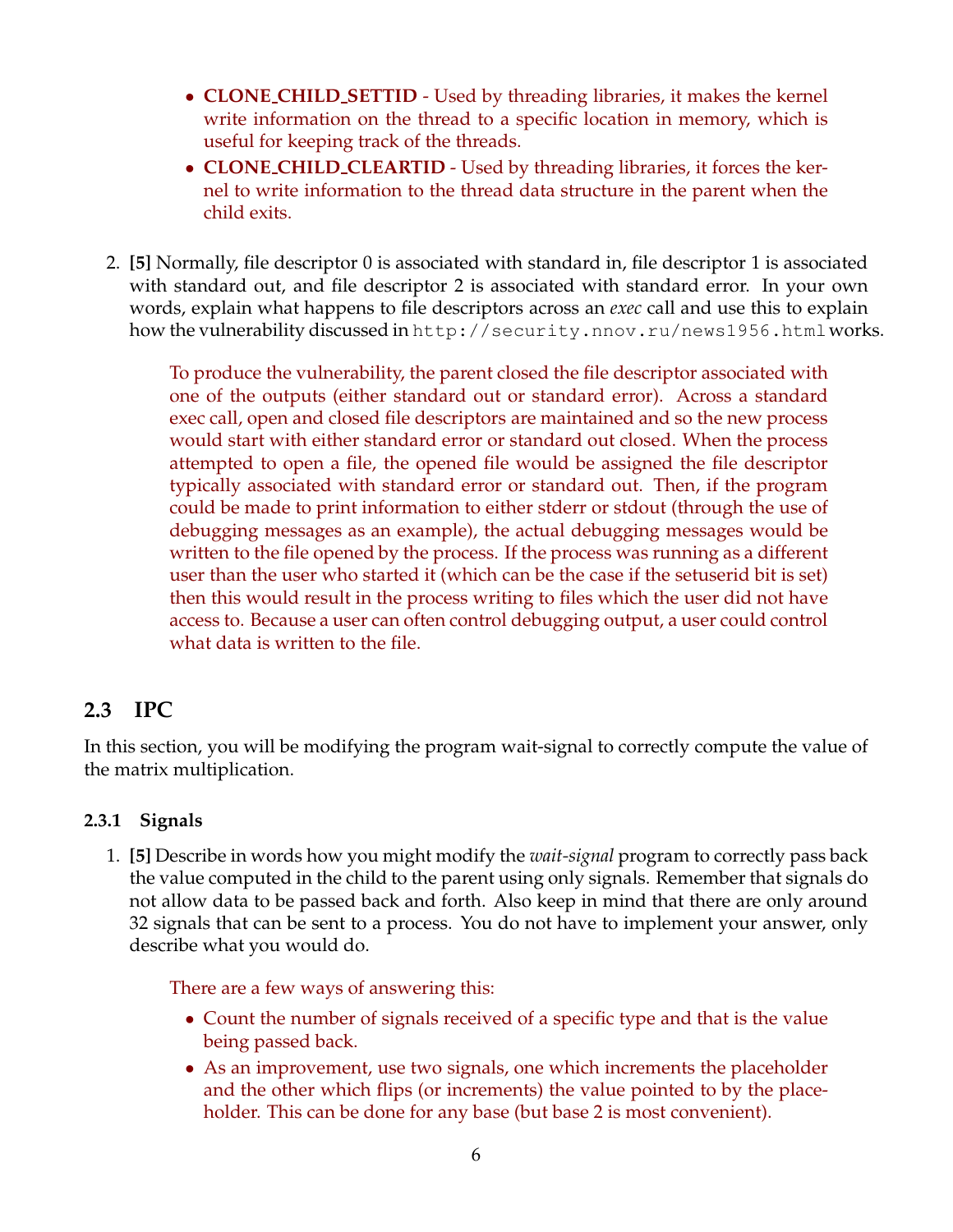• As an even better solution, use two signals, one represents a 0 bit being passed and the other represents a 1 bit. So, a sequence of SIGUSR1, SIGUSR1, SIGUSR2, SIGUSR1 may be translated as 1101.

#### 2.3.2 Pipes

1. [10] Modify the *wait-signal.c* program to pass the appropriate matrix data back to the parent via a pipe. Remember that you will also have to pass back the x and y locations that the data should be put in. What is your updated main function?

```
--- ../src/wait-signal.c 2007-01-22 18:34:35.706009269 -0500
+++ wait-signal-pipe.c 2007-01-22 18:32:52.395846640 -0500
@@ -78,6 +78,13 @@
    int matrixA[MATRIX_SIZE * MATRIX_SIZE];
    int matrixB[MATRIX_SIZE * MATRIX_SIZE];
    int matrixC[MATRIX_SIZE * MATRIX_SIZE];
+ int mypipe[2];
++ struct {
+ int x;
+ int y;
+ int value;
+ } retData;
    /* Initialize the matricies. */
    init_matrix( matrixA, 0 );
@@ -95,13 +102,21 @@
    printf( "Matrix B:\n" );
    print_matrix( matrixB );
+ pipe( mypipe );
+
    /* Start those children running... */
    for(y = 0; y < MATRIX_SIZE; y++) {
        for(x = 0; x < \text{MATRIX_SIZE}; x++) {
           pid = fork();
           if ( pid == 0 ) {
               /* We are the child. */
+ close( mypipe[0] );
+
               int value = calc_elem( matrixA, matrixB, x, y );
+ retData.x = x;
+ retData.y = y;
+ retData.value = value;
+ write( mypipe[1], &retData, sizeof(retData) );
               return value;
           } else {
               /* We are the parent. */
@@ -109,9 +124,17 @@
           }
```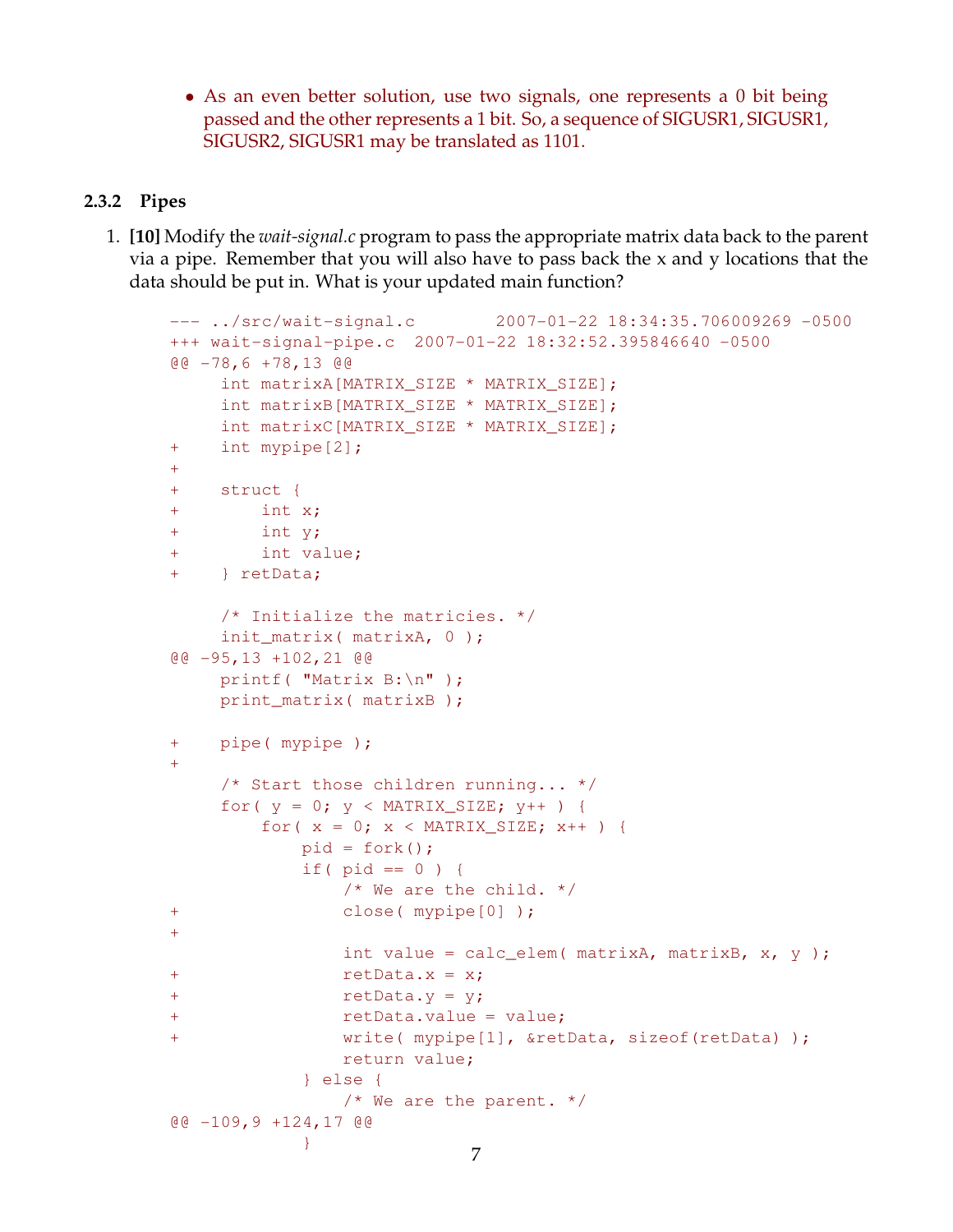```
}
    }
+ close( mypipe[1] );
    /* Now, we wait for all the children to finish. */
- while( active );
+ do {
+ int datalen = read( mypipe[0], &retData, sizeof(retData) );
+ if( datalen == sizeof(retData) ) {
+ matrixC[retData.y * MATRIX_SIZE + retData.x] = retData.value;
+ }
+ if( datalen == 0 )
+ break;
+ } while( 1 );
    printf( "Result:\n" );
    print_matrix( matrixC );
```
#### 2.3.3 Shared Memory

1. [10] Modify wait-signal.c to send data back to the main process using shared memory. You will need to use the functions shmot and shmat.

```
--- ../src/wait-signal.c 2007-01-22 18:34:35.706009269 -0500
+++ wait-signal-shm.c 2007-01-22 19:00:26.003349128 -0500
@@ -3,6 +3,8 @@
 #include <sys/wait.h>
 #include <signal.h>
#include <unistd.h>
+#include <sys/ipc.h>
+#include <sys/shm.h>
 #define MATRIX_SIZE 5
@@ -77,9 +79,12 @@
    int pid, x, y;
    int matrixA[MATRIX_SIZE * MATRIX_SIZE];
    int matrixB[MATRIX_SIZE * MATRIX_SIZE];
    int matrixC[MATRIX_SIZE * MATRIX_SIZE];
+ int * matrixC;
    /* Initialize the matricies. */
+ int id_shm = shmget( IPC_PRIVATE, sizeof(matrixC), IPC_CREAT | 0600 );
+ matrixC = shmat( id_shm, 0, 0 );
+
    init_matrix( matrixA, 0 );
     init_matrix( matrixB, 1 );
    memset( matrixC, 0x00, sizeof(matrixC) );
@@ -102,6 +107,7 @@
            if( pid == 0 ) { 8
```